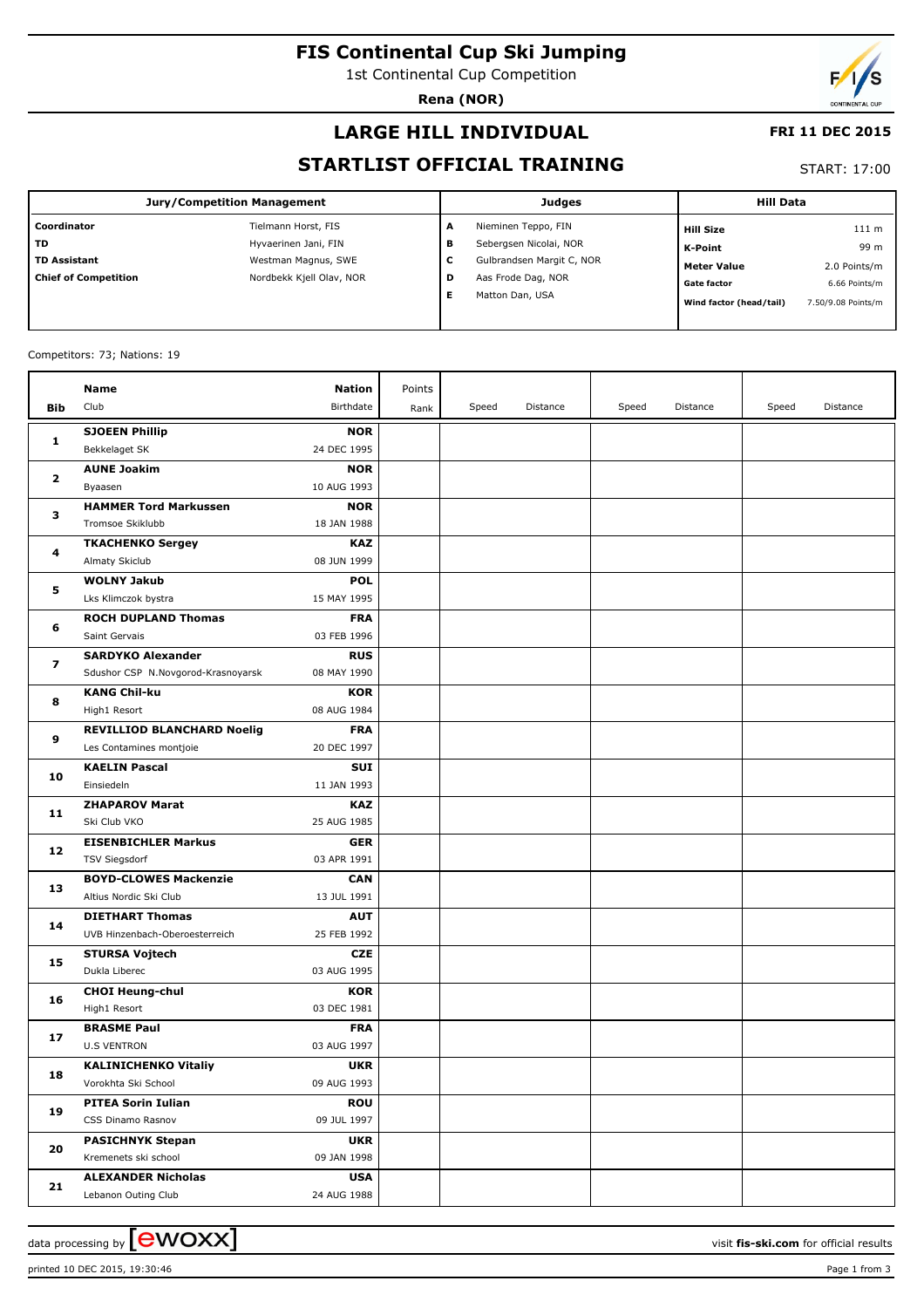# **FIS Continental Cup Ski Jumping**

1st Continental Cup Competition

**Rena (NOR)**



#### **LARGE HILL INDIVIDUAL**

#### **FRI 11 DEC 2015**

## **STARTLIST OFFICIAL TRAINING**

START: 17:00

|     | <b>Nation</b><br>Name                             | Points         |       |          |       |          |       |          |
|-----|---------------------------------------------------|----------------|-------|----------|-------|----------|-------|----------|
| Bib | Club<br>Birthdate                                 | Rank           | Speed | Distance | Speed | Distance | Speed | Distance |
|     | <b>NOUSIAINEN Eetu</b><br><b>FIN</b>              |                |       |          |       |          |       |          |
| 22  | 29 APR 1997<br>Puijo Ski club                     |                |       |          |       |          |       |          |
| 23  | <b>SLO</b><br><b>JELAR Ziga</b>                   |                |       |          |       |          |       |          |
|     | 22 OCT 1997<br>Sk Triglav kranj                   |                |       |          |       |          |       |          |
|     | <b>TAEHKAEVUORI Frans</b><br><b>FIN</b>           |                |       |          |       |          |       |          |
| 24  | 01 JAN 1992<br>Lahden Hiihtoseura                 |                |       |          |       |          |       |          |
|     | <b>SINKOVEC Jure</b><br><b>SLO</b>                |                |       |          |       |          |       |          |
| 25  | 03 JUL 1985<br><b>SSK SAM Ihan</b>                |                |       |          |       |          |       |          |
|     | <b>MITROFAN Nicolae Sorin</b><br><b>ROU</b>       |                |       |          |       |          |       |          |
| 26  | 26 MAR 1999<br>CSS Brasovia                       |                |       |          |       |          |       |          |
|     | <b>LANIN Ivan</b><br><b>RUS</b>                   |                |       |          |       |          |       |          |
| 27  | Sdushor CSP N.Novgorod-Krasnoyarsk<br>15 JAN 1992 |                |       |          |       |          |       |          |
|     | <b>EGLOFF Luca</b><br>SUI                         |                |       |          |       |          |       |          |
| 28  | 06 JUN 1995<br>Grabserberg                        |                |       |          |       |          |       |          |
|     | <b>KIM Hyun-ki</b><br><b>KOR</b>                  |                |       |          |       |          |       |          |
| 29  | 09 FEB 1983<br>High1 Resort                       |                |       |          |       |          |       |          |
|     | <b>BIRCHLER Tobias</b><br>SUI                     | $\mathbf{1}$   |       |          |       |          |       |          |
| 30  | 29 JUL 1997<br>Einsiedeln                         | 115.           |       |          |       |          |       |          |
|     | <b>SOEBERG Sigurd Nymoen</b><br><b>NOR</b>        | $\overline{2}$ |       |          |       |          |       |          |
| 31  | 31 AUG 1994<br>Furnes Ski                         | 113.           |       |          |       |          |       |          |
|     | <b>ANTONISSEN Lars</b><br><b>NED</b>              | $\overline{4}$ |       |          |       |          |       |          |
| 32  | 31 JUL 1995                                       | 107.           |       |          |       |          |       |          |
|     | <b>VALTA Ossi-Pekka</b><br><b>FIN</b>             | $\overline{4}$ |       |          |       |          |       |          |
| 33  | Lahden Hiihtoseura<br>22 NOV 1991                 | 107.           |       |          |       |          |       |          |
| 34  | <b>TOROK Eduard</b><br><b>ROU</b>                 | 6              |       |          |       |          |       |          |
|     | 02 MAY 1997<br>CSS Dinamo Rasnov                  | 98.            |       |          |       |          |       |          |
| 35  | <b>HAUKEDAL Richard</b><br><b>NOR</b>             | $\overline{7}$ |       |          |       |          |       |          |
|     | 31 AUG 1996<br>Baekkelaget                        | 95.            |       |          |       |          |       |          |
| 36  | <b>GLASDER Michael</b><br><b>USA</b>              | $\overline{7}$ |       |          |       |          |       |          |
|     | 27 MAR 1989<br>Norge Ski Club                     | 95.            |       |          |       |          |       |          |
| 37  | <b>MIETUS Krzysztof</b><br><b>POL</b>             | 10             |       |          |       |          |       |          |
|     | AZS Zakopane<br>08 MAR 1991                       | 91.            |       |          |       |          |       |          |
| 38  | <b>SOEGARD Jonas Gropen</b><br><b>NOR</b>         | 11             |       |          |       |          |       |          |
|     | Nordbygda Loten<br>31 JUL 1996                    | 89.            |       |          |       |          |       |          |
| 39  | <b>BIELA Stanislaw</b><br><b>POL</b>              | 14             |       |          |       |          |       |          |
|     | UKS SOLTYSIANIE STARE BYSTRE<br>02 APR 1994       | 84.            |       |          |       |          |       |          |
| 40  | <b>ZOGRAFSKI Vladimir</b><br><b>BUL</b>           | 14             |       |          |       |          |       |          |
|     | <b>NSA</b><br>14 JUL 1993                         | 84.            |       |          |       |          |       |          |
| 41  | <b>DELLASEGA Roberto</b><br>ITA                   | 17             |       |          |       |          |       |          |
|     | GRUPPO SCIATORI FIAMME GIALLE<br>15 JUN 1990      | 80.            |       |          |       |          |       |          |
| 42  | <b>WINTER Paul</b><br><b>GER</b>                  | 19             |       |          |       |          |       |          |
|     | 05 OCT 1997<br>SC Willingen                       | 76.            |       |          |       |          |       |          |
| 43  | <b>LINDVIK Marius</b><br><b>NOR</b>               | 24             |       |          |       |          |       |          |
|     | 27 JUN 1998<br>Raelingen Skiklubb                 | 69.            |       |          |       |          |       |          |
| 44  | <b>BICKNER Kevin</b><br><b>USA</b>                | 25             |       |          |       |          |       |          |
|     | Norge Ski Club<br>23 SEP 1996                     | 68.            |       |          |       |          |       |          |
| 45  | <b>NAGLIC Tomaz</b><br><b>SLO</b>                 | 27             |       |          |       |          |       |          |
|     | SSK Alpina Ziri<br>18 JUL 1989                    | 66.            |       |          |       |          |       |          |
| 46  | <b>BERGER Lars Brodshaug</b><br><b>NOR</b>        | 32             |       |          |       |          |       |          |
|     | Eidsvold Vaerks Skiklubb<br>16 MAR 1995           | 65.            |       |          |       |          |       |          |
| 47  | <b>HVALA Jaka</b><br><b>SLO</b>                   | 33             |       |          |       |          |       |          |
|     | Ssk Ponikve<br>15 JUL 1993                        | 64.            |       |          |       |          |       |          |

data processing by **CWOXX** and  $\overline{A}$  wisit **fis-ski.com** for official results